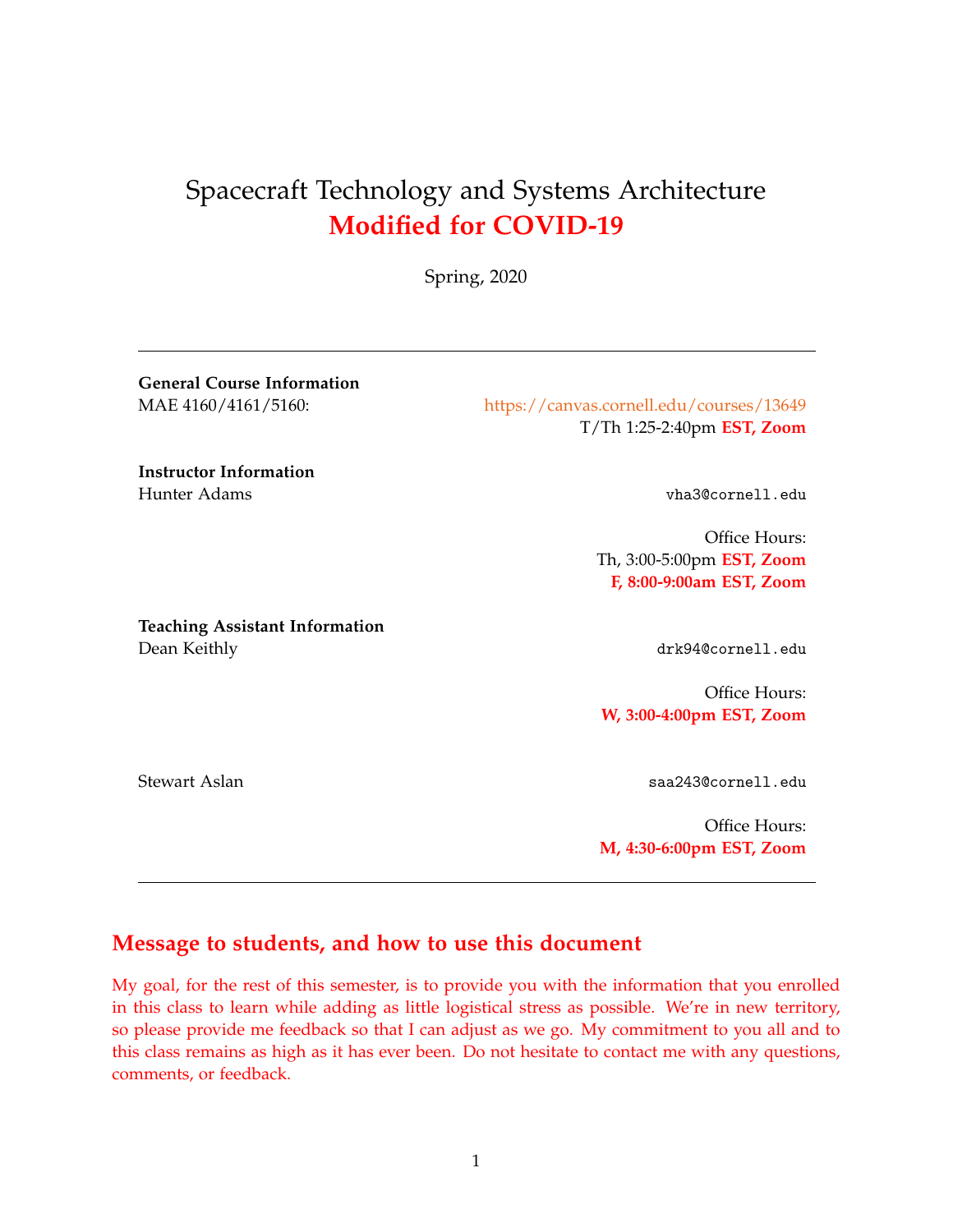This is a modified version of the syllabus for this course. All modifications are highlighted in red. Please read through this, paying particular attention to the highlighted text. Please also pay particular attention to the modified schedule on the last page of this document.

Here are my promises to you:

- Regardless of your geographic location, you will have many opportunities per week to interact directly with me (in lecture/office hours), and with your TA's.
- You will receive the same quantity and quality of lecture content remotely that you would have received on campus.
- Expectations for class projects will be managed in light of the situation.
- We can expect some minor hiccups as we adjust to an online course. Please be patient with me as I discover and resolve any issues that may arise, and I promise that I will be very patient with you all.

### **General information**

- **Zoom links for lectures and office hours will be located on Canvas, in the Zoom directory.**
- **All lectures will be recorded and posted on Canvas for students that cannot attend synchronously.**
- **All assignments will be turned in online via Canvas** *as a single PDF file***.**
- **Our last day of instruction is now May 12 (see revised schedule at the end of this document)**.
- **Students may drop the course/change to S/U grading until 4/21.**

### **Course Description**

This course is a survey of contemporary space technology from subsystems through launch and mission operations, all in the context of spacecraft and mission design. It focuses on the classical subsystems of robotic and human-rated spacecraft, rockets, planetary rovers, and habitats, as well as on contemporary engineering practice.

- MAE 4161 also includes a senior-design project option that fulfills the undergraduate requirement in this area.
- MAE 5160 includes an in-depth design activity suitable for M.Eng. study that maybe used to complement the 6-8 hour MEng project requirement but that does not meet that entire requirement on its own.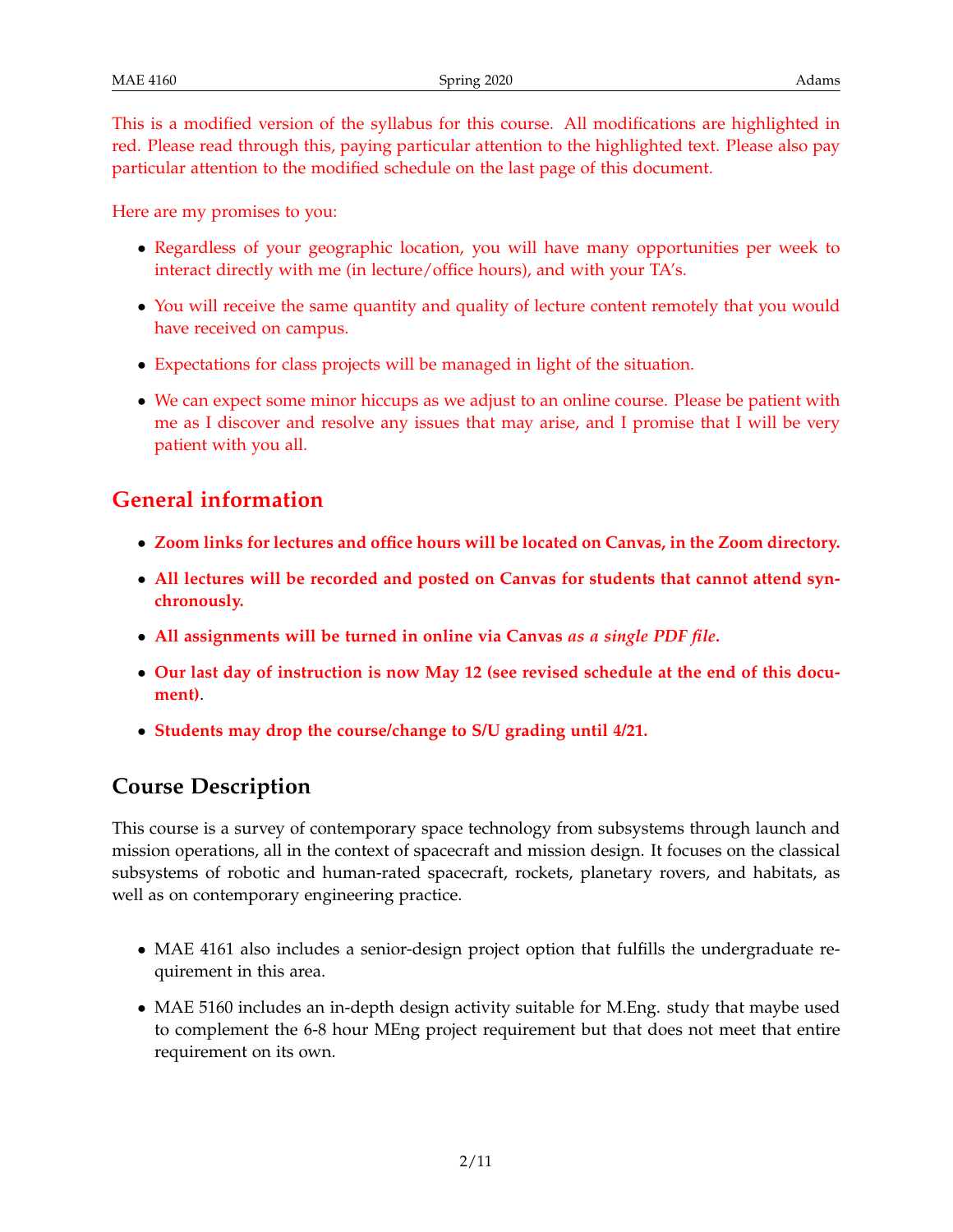Topics covered include subsystem technologies and the systems-engineering principles that tie them together into a spacecraft architecture. Subsystem technologies discussed include communications, thermal subsystems, structure, spacecraft power, payloads (remote sensing, insitu sensing, human life support), entry/descent/landing, surface mobility, and flight-computer hardware and software. A brief review of the theory and practice of guidance/navigation/control and space propulsion is provided, with the expectation that students have already encountered this material in the prerequisite courses (e.g. in MAE 4060 and 3260).

The final project consists of architecting a complete spacecraft system with appropriate subsystems, with designs supported by parametric analysis and simulation. This project will be matured throughout this semester, through a sequence of design reviews meant to resemble aerospace industry practice.

- MAE 4160 students (3 credits) engage in a multi-person space-system design project, with a single final report co-authored by all team members.
- MAE 4161 students undertake this project within such a team but with the reporting expectations of a senior-design project, namely a 20pp, separate report for each student that documents each MAE 4161 student's design, some of which may be included in the team's report.
- MAE 5160 students (4 credits) conduct an in-depth study of a space-technology problem that is integrated with one of these team design projects and forms part of the team's report.

## **Required Materials**

Lecture notes and slides will be made available before or shortly after each lecture. These notes will draw from many sources, but principally from SMAD (listed below).

• *Space Mission Engineering: The New SMAD (Space Technology Library, Vol. 28*, Microcosm Inc., July 2011 Edition, ISBN: 1881883159.

### **Prerequisites/Corequisites**

MAE 3260 and MAE 4060 or equivalent courses at another institution. Or come talk to me.

## **Course Objectives**

- 1. Students will understand, at a higher systems level, space missions and systems, and how the space environment and mission requirements drive spacecraft design;
- 2. Students will understand the basic fundamentals of spacecraft subsystems, including propulsion, attitude determination and control, power, structures, thermal, communications, and command and data handling;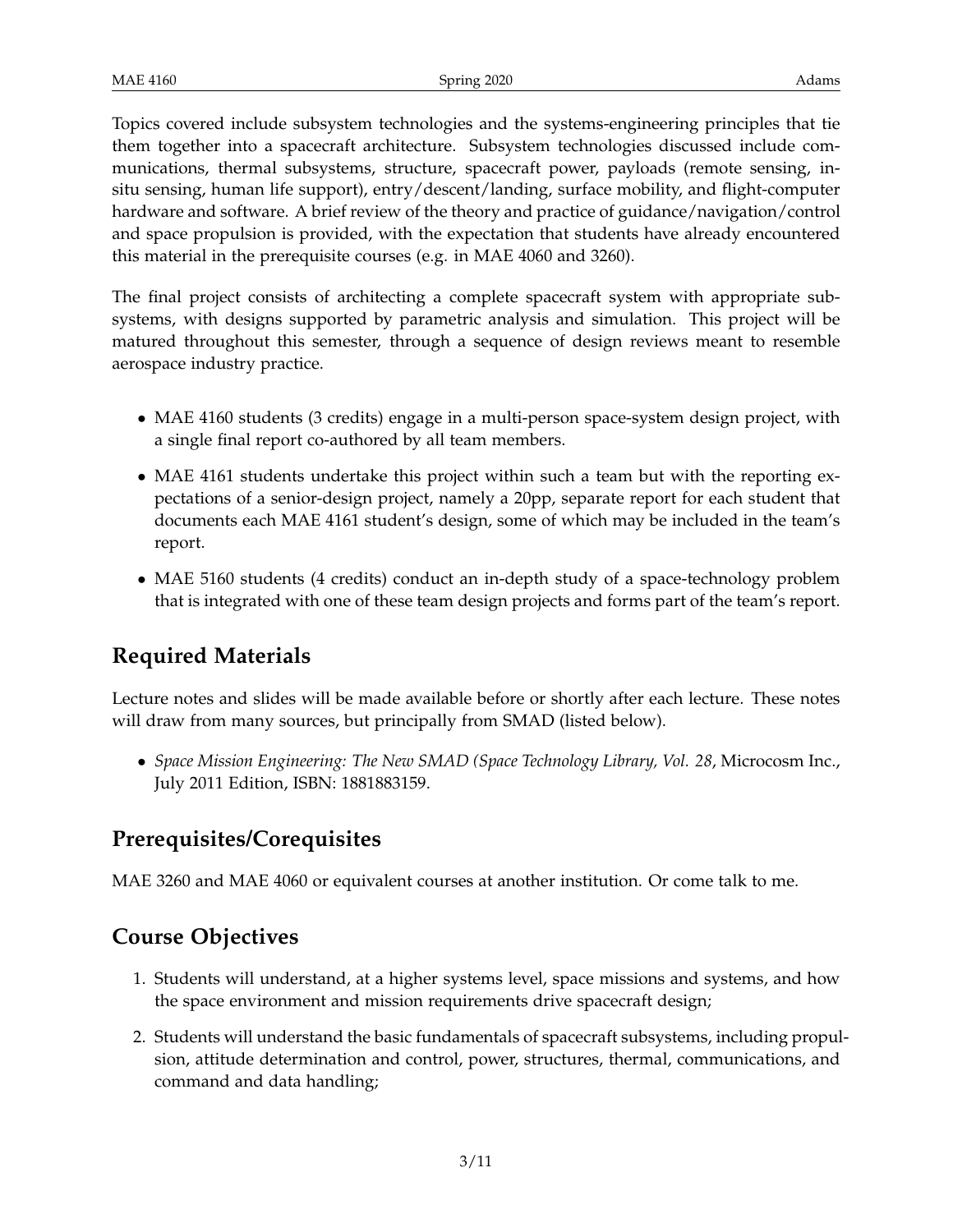- 3. Students will understand typical practices for designing space systems in a contemporary context of US commercial space and government agencies;
- 4. Students will be able to simulate a spacecraft in operation at the level of a Preliminary Design Review (PDR) using state of the art tools, and identify and characterize subsystems for a preliminary spacecraft design.

### **Grading Policy**

All grades will be posted to Canvas. The grade will count the assessments using the following proportions:

- **Project preference**: 2%
- **Homeworks and in-class quizzes**: 14%
- **Prelim**: 15%
- **SRR Document**: 10%
- **SDR Document**: 10% **15%**
- **PDR Presentation**: 10% **Eliminated.**
- **CDR Plan**: 10%
- **Final Design Report**: 25% **30%**
- **Peer Evaluations**: 4%

Contact Hunter for all requests for homework re-grades. Numerical scores will be mapped to letter grades based on Hunter's perception of the difficulty of the material throughout the semester.

#### **Group activity grading**

For the grades that involve group activity, individual grades are assigned on the following basis:

- 1. Each design document is assigned a single grade *X*. Criteria for grading each document will be provided along with the specifics of the assignment. The total points (*T*) available to the *N* members of the team is given by *T* = *NX*
- 2. The default is that every student receives the grade given to the group's document. I.e., each student's individual grade is  $X_i = X$  in the default case. This distribution of points reflects the case where each student contributes similar quality and quantity of work.
- 3. Students are asked to identify which portion of the reports they worked on. The TA's and instructor's assessment of these sections may alter the distribution of points among the team members so that each student's grade *X<sup>i</sup>* differs from the overall document grade *X*, keeping *T* constant. If there is some redistribution so that the values of  $X_i$  differ, the total points remain the same:  $T = \sum_i^N X_i = N X$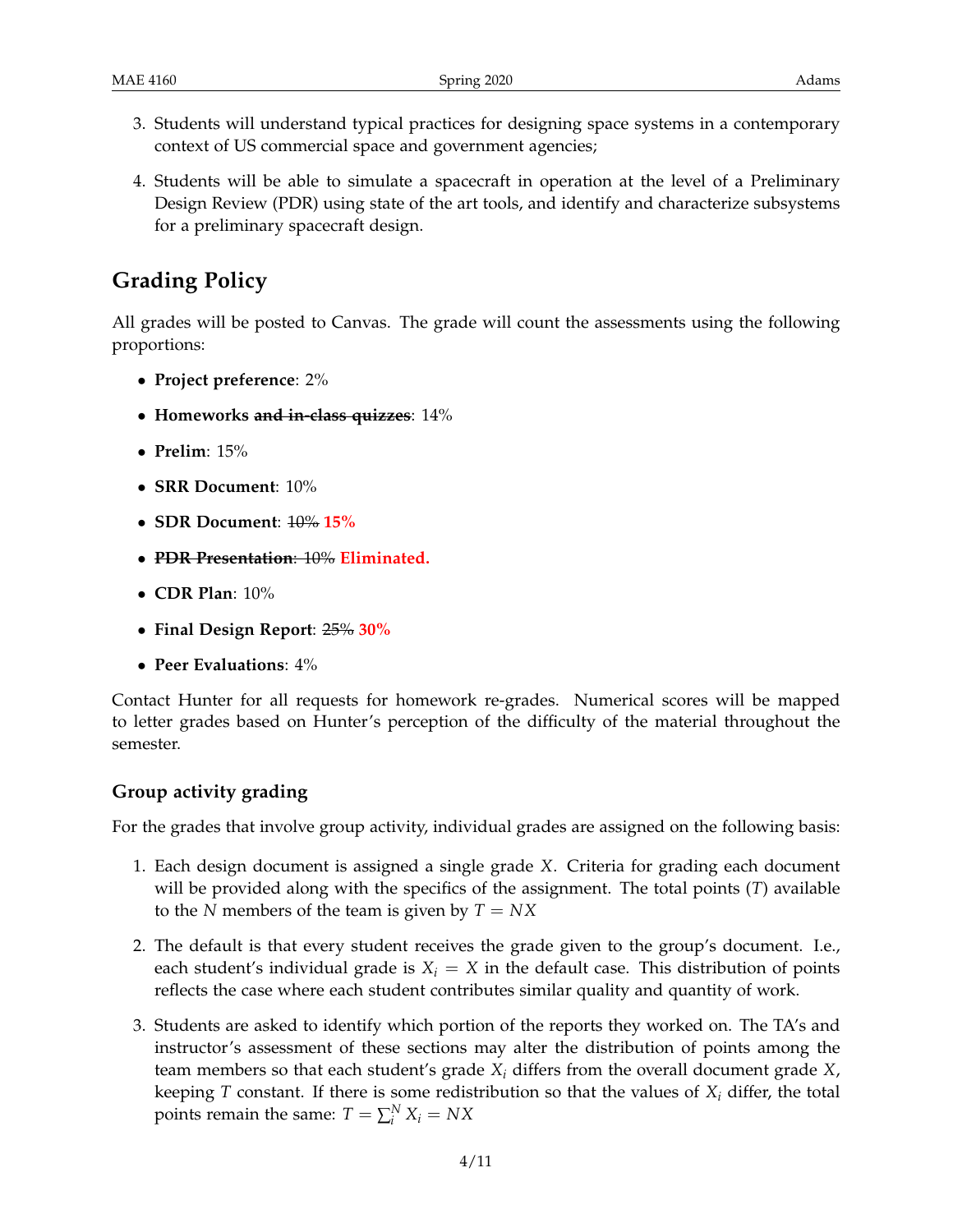4. Detailed guidelines about expectations for these design documents will be made available on Canvas.

#### **More details about each assessment**

• **Homework**: Homework problems will be graded on an integer scale from 2 through 0: 2 indicates that the answer is correct or so nearly correct that it deserves full credit; 1 indicates that the effort toward solving the problem merits some partial credit; and 0 indicates that the problem was not attempted or that the solution is so far off the mark that no partial credit can be given.

Consulting with classmates on homeworks is encouraged, even recommended. However, each student must turn in his or her own work, with no intentional duplication of other students' work. You will not learn the material and will be unprepared for the design activity if you merely copy others' homework.

- **Prelim**: There will be one in-class **take-home** prelim, as shown on the schedule. This test will be open books, open notes, homework, and any other paper you want to bring. No computers, phones, or other wireless devices may be used. **This will be on the honors system. The exam must be completed within a 24-hour window, and then submitted online** *as a single PDF file***.**
- **Project Preference**: The first document to submit for a grade is a statement of your preferred project, along with a list of other students with whom you wish to work. Groups may not be larger than 4 students.
- **In-class quizzes**: Occasional, brief in-class assignments (quizzes) will count toward the overall homework grade. These quizzes will be open books, open notes, homework, and any other paper you want to bring. No computers, phones, or other wireless devices may be used. **Eliminated.**
- **Design Reports**: This course mimics U.S. industry and government practice in documenting spacecraft system architecture and analysis details in written reports or presentations that correspond to key decision points in the lifecycle of a spacecraft. The lectures include discussion of all aspects of this lifecycle. However, a single semester is simply not enough time to walk through a full-scale design process for a realistic system, regardless of size or complexity. So, design reports in this class require that the design be analyzed up to the "Preliminary Design Review" stage and include a plan for completing work up to the "Critical Design Review" stage. Additional work—e.g. completing more detailed analysis, building prototypes, etc.—is optional and is undertaken at the discretion of the student.

The summary below is meant as an overview. Each assignment includes more explicit detail and draws from material provided in lecture:

*SRR Document - 10%*: The **System Requirements Review** establishes the correctness of key requirements for the space system, including performance, functionality, and design processes. This written document shall be approximately 10 pages, consisting of precisely articulated requirements at the level of the mission, space and ground segments, and highlevel subsystems.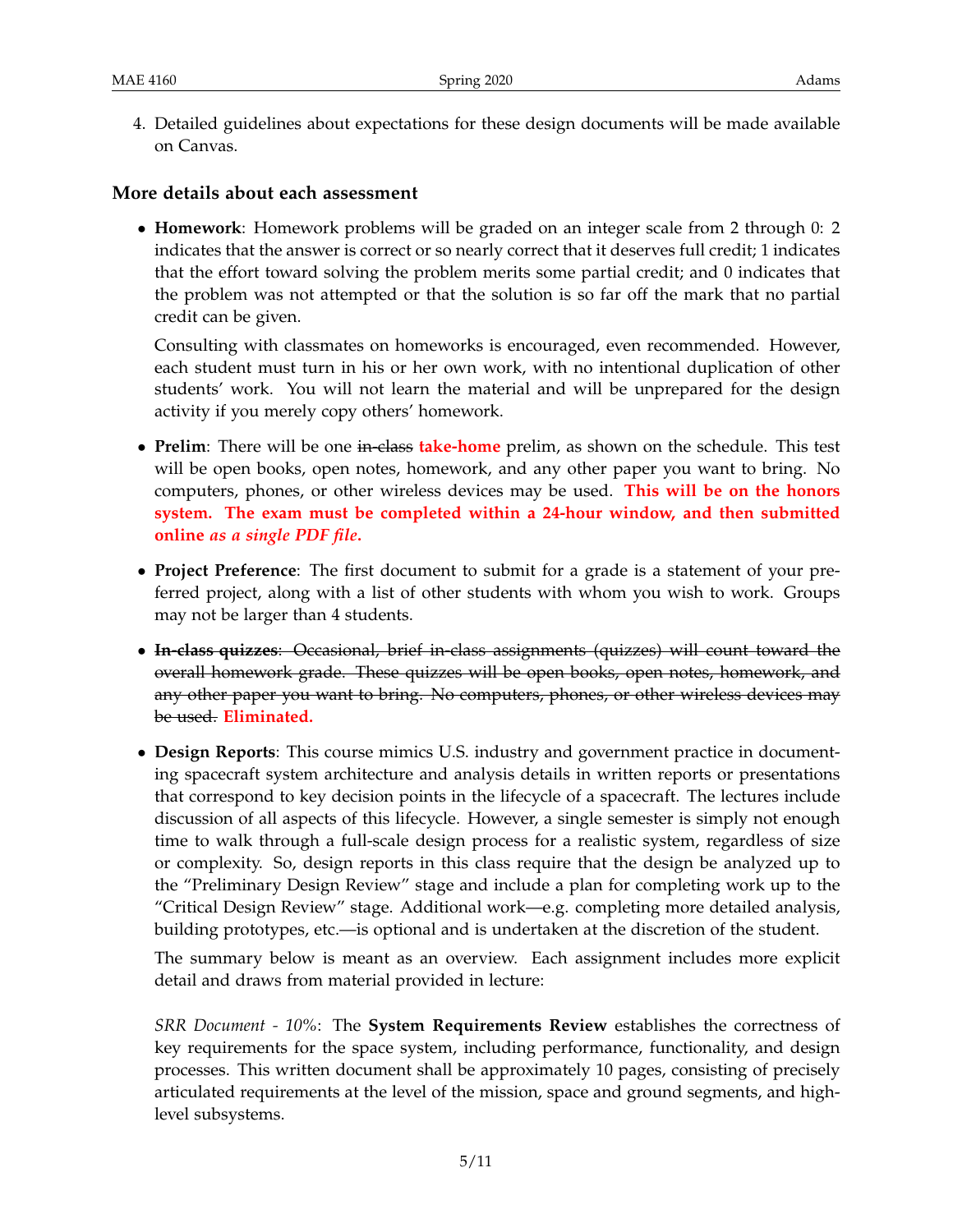*SDR Document - 10% 15%*: The **System Design Review** is a milestone that confirms that the system architecture is solving the right problem: that the requirements are reflected in the basic choices that comprise the spacecraft to be analyzed in greater detail. The document to be completed is a roughly 10 page summary that explains the big picture: images of the spacecraft, high-level diagrams, the concept of operations, and a mission timeline, justified with elementary analyses.

*PDR Presentation - 10%*: The **Preliminary Design Review** documents the analyses that demonstrate the spacecraft as architected can feasibly meet the requirements. More detailed analysis will have to be performed before the spacecraft's components can be procured or built, but after PDR, there is no longer a question that the story holds together. At this point some "long-lead items" might be procured for a real spacecraft; so, some insight into possible vendors is required at the PDR level. This presentation will be scheduled for a time/day near the end of the semester and will offer an opportunity for the students on the team to receive critiques that can be incorporated into the Final Design Report. MEng students' detailed design material should be included in this presentation. **Eliminated.**

*CDR Plan - 10%*: The Critical Design Review marks the end of design and analysis and the beginning of fabrication/procurement, assembly, integration, and testing. Unique to this class (i.e. not usually seen in practice), the CDR plan required here is a 5 page document that summarizes what analyses will be required if the project were to continue to CDR.

*Final Design Report - 25% 30%*: This design report might be called a "PDR Analysis Book." It documents the details of the analysis presented at PDR. It takes the form of a design report, which begins with describing high-level requirements, the mission and spacecraft architectures that meet these requirements, and post-PDR activities. It is meant to stand on its own but likely will incorporate most of the material already submitted during the semester. Creating this report should be more of an exercise in organization of existing work into the form of a report and verifying completeness than generating new material. There is no specific length requirement.

#### **Due dates for homeworks and design reports**

Homework is generally due one week after it is assigned. Design Reports will be assigned farther in advance. The schedule (below) shows the precise due dates. Solutions will be posted and homework returned approximately one week after the homework is due.

All work is due on the indicated day by 1:25 pm in the drop box on the second floor of Upson, near the classroom **submitted online as a single PDF file**. Work submitted late but within one week of the due date/time will receive 50% of the credit they would have received if on time. For fairness to all students and administrative simplicity, no homework late by more than one week will be accepted. Feel free to submit it early.

Homework must be neat with boxed answers. Illegible homework will not receive credit, nor will individual problem solutions whose answers are not clearly indicated.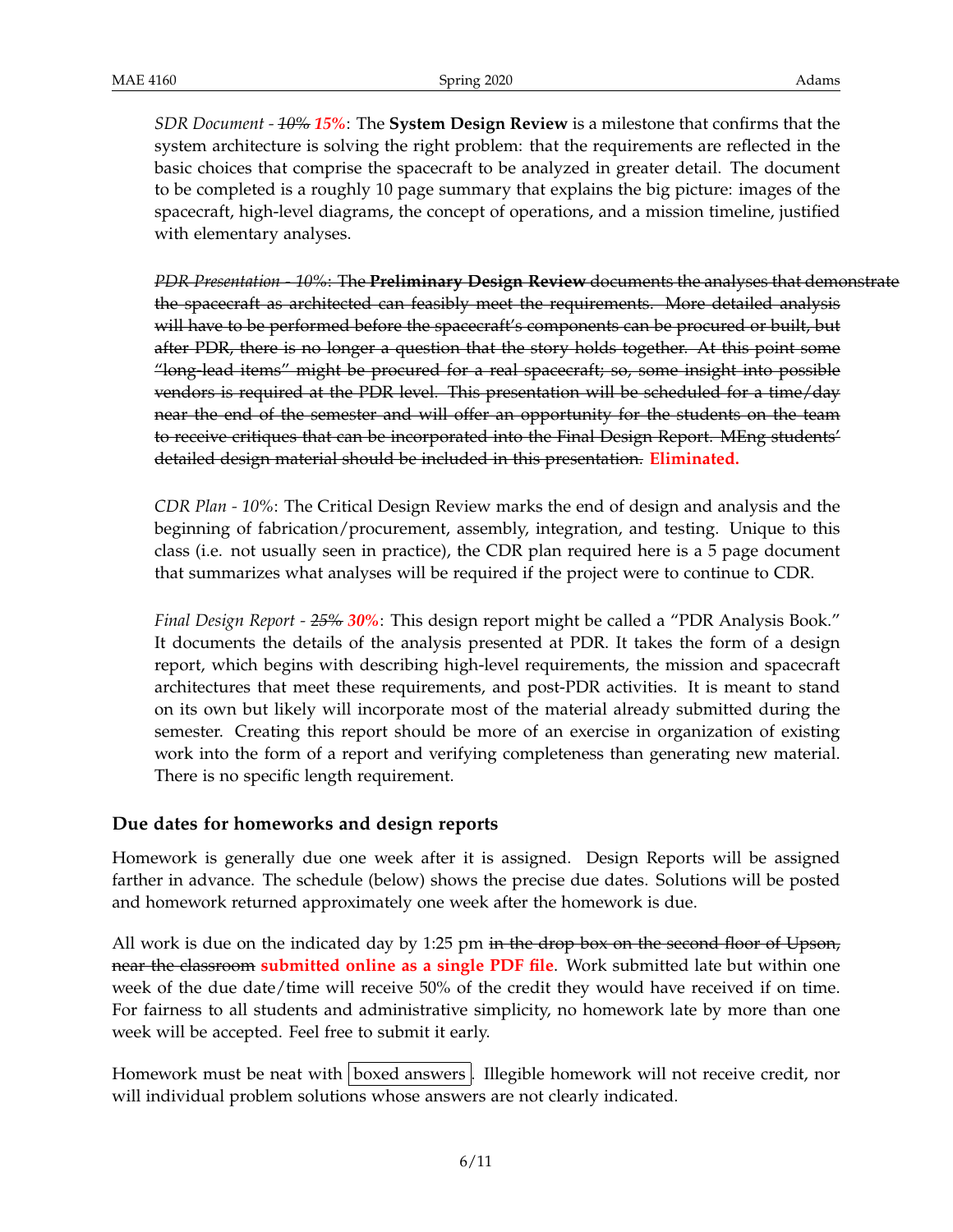Homework is graded on a coarsely quantized scale. Each problem, no matter how simple or involved, will earn 2 points if it is mostly or entirely correct (corresponding to an A, B, or C grade). A problem will be given 1 point if the answer is profoundly flawed (D or F grade). A problem will receive 0 points if it is not seriously attempted.

### **Academic Integrity**

Academic integrity is expected of all students of Cornell University at all times, whether in the presence or absence of members of the faculty. Violations of the code of academic integrity will be prosecuted through the Academic Integrity Hearing Board. For more information, see the following page on academic integrity: <http://cuinfo.cornell.edu/aic.cfm>.

### **Students with Disabilities**

Please give me your Student Disability Services (SDS) accommodation letter by the second week of the semester so that I have adequate time to arrange your approved academic modifications. You may request a private meeting by email to help ensure confidentiality. If you need an immediate accommodation for equal access, please speak with me after class or send an email message to me and/or SDS at  $sds$  cu@cornell.edu. If the need arises for additional accommodations during the semester, please contact SDS. It is your responsibility to verify that your accommodations are in place for exams—please check with me at least one week prior to all exams if you have any questions or issues. **For the take-home prelim,** *all* **students will be given extended test time greater than the maximum extended test time from SDS.**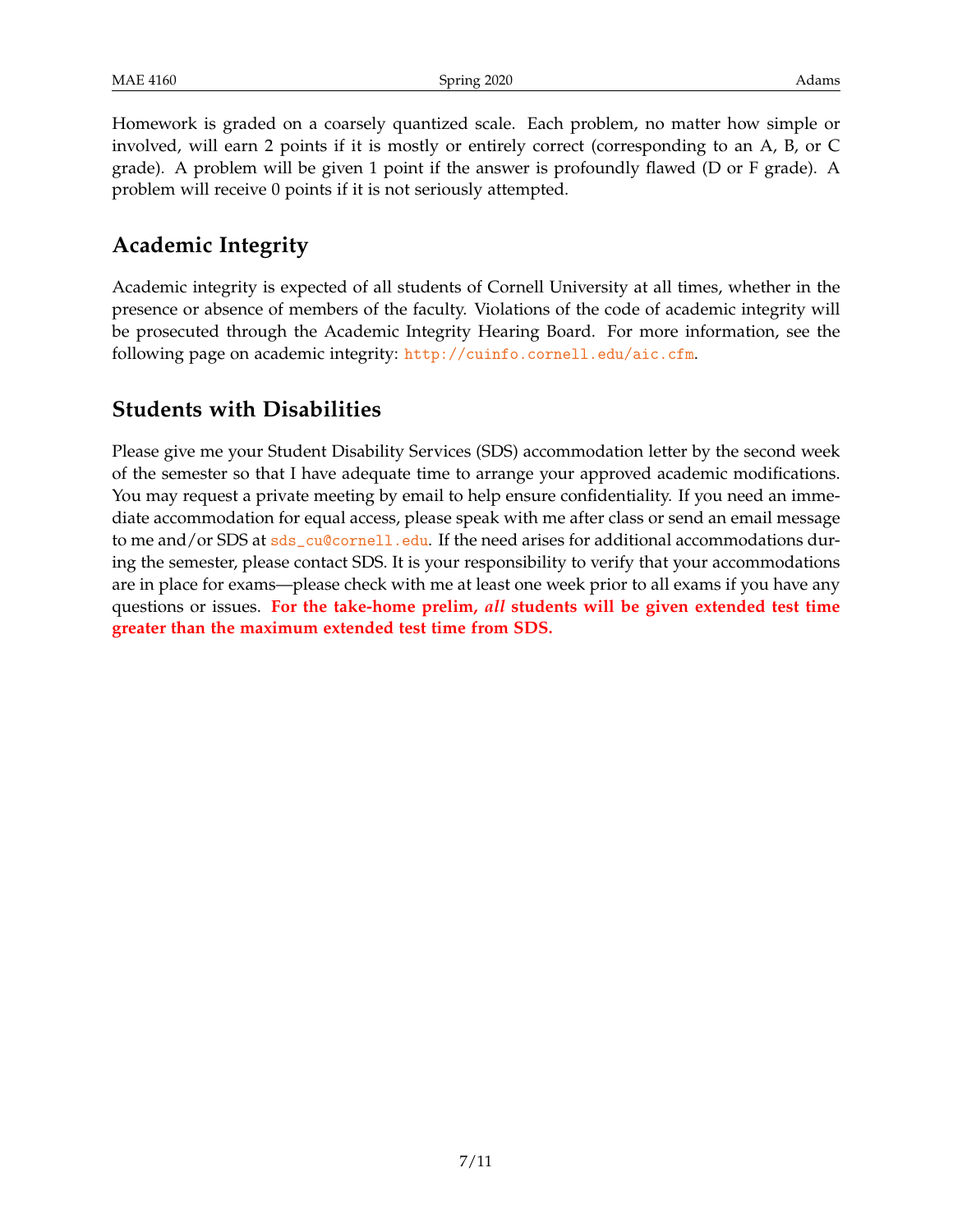### **Project Options**

### **1. Artificial reef in Titan's mare**

#### **Key concepts**:

- Entry, descent, and landing
- Interplanetary trajectory design
- Novel communications design

It is dangerous to make any assumptions about alien life, particularly life as alien as may be found in Titan's lakes, but perhaps there are a few that are reasonable. For example, it is likely safe to assume that life in Titan's lakes is the result of an evolutionary process, and it's likely safe to assume that the evolutionary process on Titan also produced predators and prey. If there are predators pursuing prey in Titan's lakes, then it is certainly the case that there are prey evading predators. On Earth, this means finding hiding places. It probably means the same thing on Titan.

You are tasked with designing a mission which places infrastructure in which Titanic prey species may hide into the mare, and then detecting the presence and properties of organisms using that infrastructure. Much like we put infrastructure in the Earth's oceans to seed coral growth and attract sealife, you will put infrastructure in the mare to seed and attract whatever lives there. You are also expected to relay basic information about the chemistry of the mare.

#### **Mission objectives**:

- Place a 1x1 meter, 150 kg artificial reef on the bottom of Kraken Mare (unknown depth, 2-15 meters) on Titan.
- Communicate data from sensors (cameras and chemistry sensors) on the reef to operators on Earth for a duration of not less than 4 weeks.



Figure 1: Artificial reef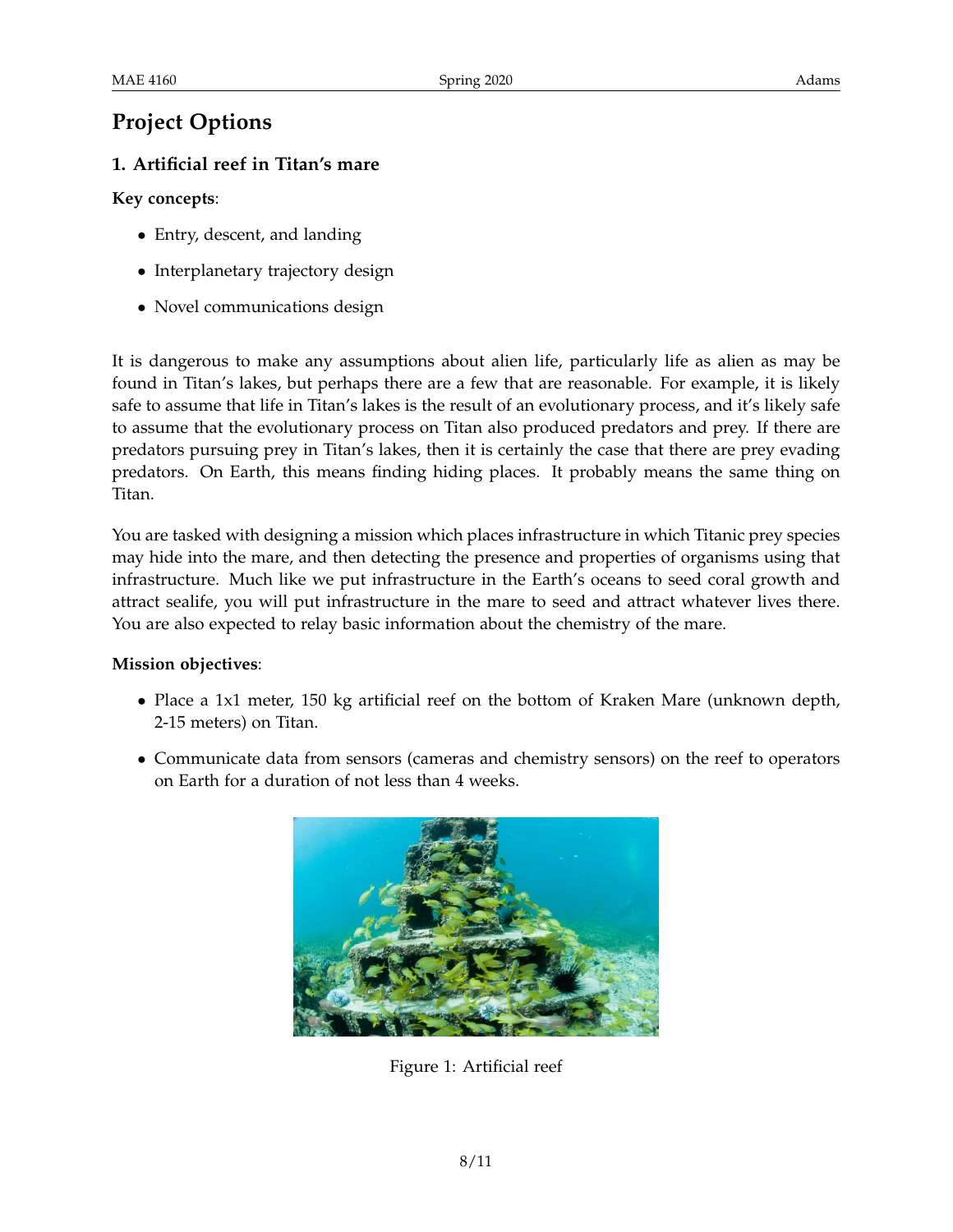#### **2. A mysterious startup**

#### **Key concepts**:

- Agility/pointing
- Remote sensing.
- Constellation design.

You've been approached by a startup that is developing a constellation of low-Earth spacecraft for tracking and gathering information about objects moving quickly through the Earth's atmosphere (jets, missiles, etc.). They won't tell you precisely what payload they're carrying, but they tell you that they need to be able to keep the boresight of an instrument trained on planes as fast as an SR-71 Blackbird. They want the constellation to provide persistent coverage of the entire globe, for aircraft at any altitude up to 26 km.

#### **Mission Objectives**:

- Design a spacecraft which can track an SR-71 Blackbird (i.e. keep the boresight of an instrument pointed at it).
- Design a constellation of such spacecraft to provide persistent global coverage for altitudes up to 26 km.

#### **3. Car collector**

#### **Key concepts**:

- Deep-space rendezvous.
- Entry, descent, and landing.

On Feb. 6, 2018, SpaceX performed their first test of the Falcon Heavy. As a test payload, they carried a Tesla Roadster. That Roadster is now orbiting the Sun on a trajectory that carries it from approximately 1AU to beyond Mars orbit.

You've been approached by a very wealthy car collector that would like to add that particular Roadster to his collection. You are tasked with rendezvousing with the Roadster and returning it to the Earth. This mission may take up to 30 years, but you may not damage the Roadster.

#### **Objectives**:

• Return the Tesla Roadster to the surface of the Earth without damaging it in 30 years or less.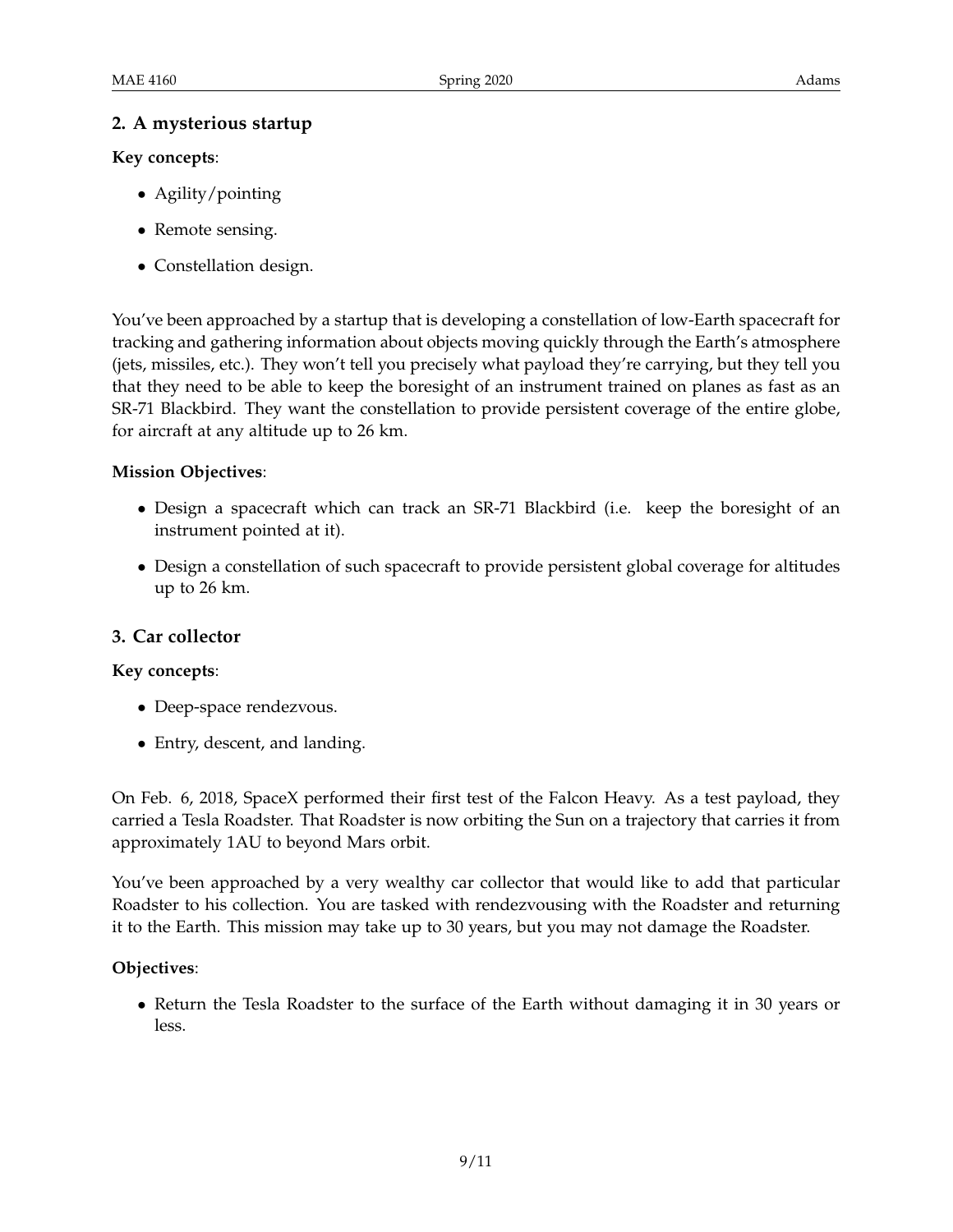#### **4. Lunar termites**

#### **Key concepts**:

- Entry, descent, and landing.
- Novel commmunications.
- Lunar trajectory design.

Kirstin Petersen's lab at Cornell (the Collective Embodied Intelligence Lab) builds robots that perform collective construction. Much like termites, which collectively build mound structures without any central control, Prof. Petersen's robots collectively build user-specified structures without a central controller.

Let us suppose that Prof. Petersen and her students have designed a collection of small robots that will build structures from lunar regolith (runways, habitats, etc.). If we get them to the right place on the Moon and we let them go, then we can leave them alone and they will begin building structures.

You are tasked with doing exactly that. You must land a mothership containing 100 of Prof. Petersen's robots (TERMES) at a particular location on the Moon, and you must do so softly enough that none of them break. Then, you must relay information about their progress.

#### **Mission Objectives**:

- Place 100 of Prof. Petersen's robots on the surface of the Moon without damaging them (assume fragility equivalent to Mars Exploration Rovers).
- Communicate sufficient information to ground operators to maintain knowledge of each robot's health and status, and their collective construction progress for not less than 1 year. This includes health and status information from each robot, and at least 10 4k photos of construction progress each day.

#### **5. Martian Positioning System**

#### **Key concepts**:

- Constellation design.
- Interplanetary trajectory design.

You are tasked with designing a martian positioning system. From any location on the surface of Mars, a receiver must be able to deduce its location to the same accuracy/precision as GPS on Earth. You may assume access to Superheavy/Starship/SLS.

#### **Mission Objectives**:

- Create a martian positioning system that enables receivers anywhere on the surface of the Moon to determine position/velocity at any time with accuracy/precision equal to that of GPS.
- Design the system such that the receivers are of equivalent size/power draw used for Earth's global positioning system.